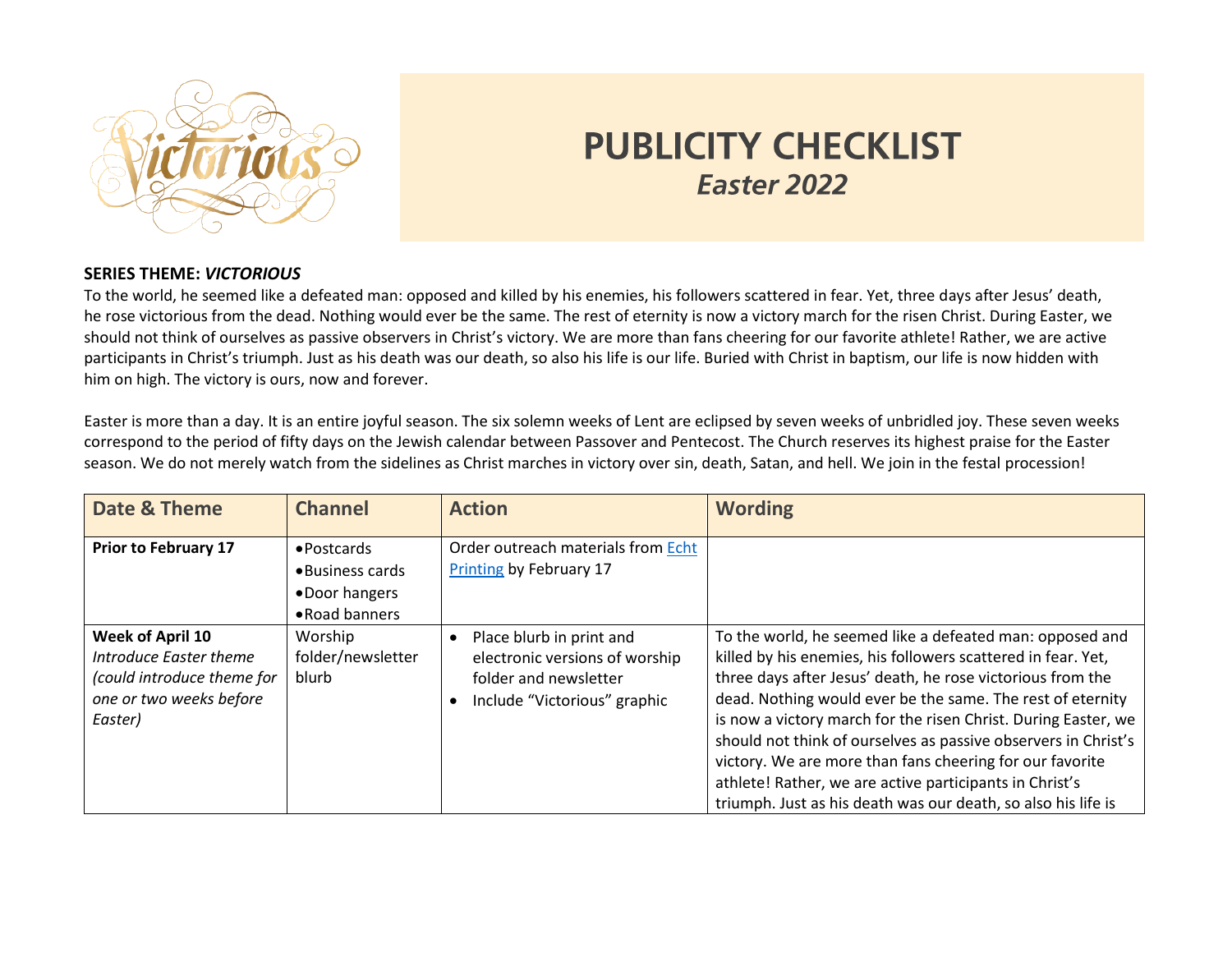|           |                                                                                                                                                                                                                       | our life. Buried with Christ in baptism, our life is now hidden<br>with him on high. The victory is ours, now and forever.<br>Easter is more than a day. It is an entire joyful season. The<br>six solemn weeks of Lent are eclipsed by seven weeks of<br>unbridled joy. These seven weeks correspond to the period<br>of fifty days on the Jewish calendar between Passover and<br>Pentecost. The Church reserves its highest praise for the<br>Easter season. We do not merely watch from the sidelines<br>as Christ marches in victory over sin, death, Satan, and hell.<br>We join in the festal procession! |
|-----------|-----------------------------------------------------------------------------------------------------------------------------------------------------------------------------------------------------------------------|------------------------------------------------------------------------------------------------------------------------------------------------------------------------------------------------------------------------------------------------------------------------------------------------------------------------------------------------------------------------------------------------------------------------------------------------------------------------------------------------------------------------------------------------------------------------------------------------------------------|
| Facebook  | Post "Victorious" 1x1 video file<br>(versions available with or without<br>WELS logo at end of video)                                                                                                                 | To the world, he seemed like a defeated man: opposed and<br>killed by his enemies, his followers scattered in fear. Yet,<br>three days after Jesus' death, he rose victorious from the<br>dead. The rest of eternity is now a victory march for the<br>risen Christ. His victory is also ours, now and forever. We do<br>not merely watch from the sidelines as Christ marches in<br>victory over sin, death, Satan, and hell. We join in the festal<br>procession!                                                                                                                                              |
| Instagram | Post "Victorious" 1x1 video file<br>(versions available with or without<br>WELS logo at end of video)                                                                                                                 | To the world, he seemed like a defeated man: opposed and<br>killed by his enemies, his followers scattered in fear. Yet,<br>three days after Jesus' death, he rose victorious from the<br>dead. The rest of eternity is now a victory march for the<br>risen Christ. His victory is also ours, now and forever. We do<br>not merely watch from the sidelines as Christ marches in<br>victory over sin, death, Satan, and hell. We join in the festal<br>procession!                                                                                                                                              |
| Video     | • Post "Victorious" 16x9 video file<br>to YouTube or Vimeo (versions<br>available with or without WELS<br>logo at end of video)<br>• Show "Victorious" 16x9 video<br>file during this week's worship<br>announcements | This Easter season, discover the ways his victory gives you<br>victory. For now, and forever. Celebrate victory with us this<br>Easter.                                                                                                                                                                                                                                                                                                                                                                                                                                                                          |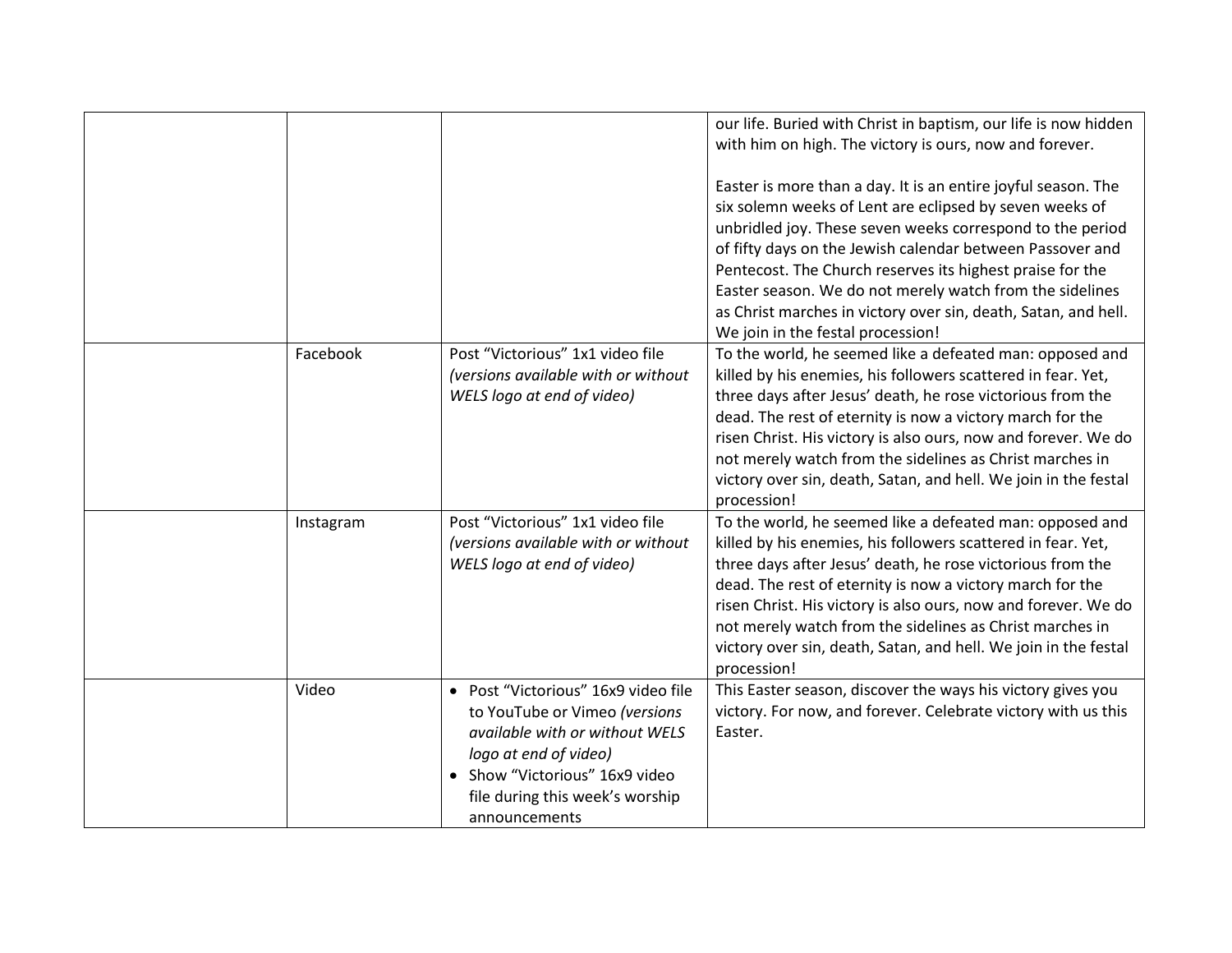| Website          | Post theme information<br>$\bullet$<br>Post link to "Victorious" video<br>on YouTube or Vimeo<br>Post "Victorious" graphic                          | To the world, he seemed like a defeated man: opposed and<br>killed by his enemies, his followers scattered in fear. Yet,<br>three days after Jesus' death, he rose victorious from the<br>dead. Nothing would ever be the same. The rest of eternity<br>is now a victory march for the risen Christ. During Easter, we<br>should not think of ourselves as passive observers in Christ's<br>victory. We are more than fans cheering for our favorite<br>athlete! Rather, we are active participants in Christ's<br>triumph. Just as his death was our death, so also his life is<br>our life. Buried with Christ in baptism, our life is now hidden<br>with him on high. The victory is ours, now and forever.<br>Easter is more than a day. It is an entire joyful season. The<br>six solemn weeks of Lent are eclipsed by seven weeks of<br>unbridled joy. These seven weeks correspond to the period<br>of fifty days on the Jewish calendar between Passover and<br>Pentecost. The Church reserves its highest praise for the<br>Easter season. We do not merely watch from the sidelines<br>as Christ marches in victory over sin, death, Satan, and hell.<br>We join in the festal procession! |
|------------------|-----------------------------------------------------------------------------------------------------------------------------------------------------|------------------------------------------------------------------------------------------------------------------------------------------------------------------------------------------------------------------------------------------------------------------------------------------------------------------------------------------------------------------------------------------------------------------------------------------------------------------------------------------------------------------------------------------------------------------------------------------------------------------------------------------------------------------------------------------------------------------------------------------------------------------------------------------------------------------------------------------------------------------------------------------------------------------------------------------------------------------------------------------------------------------------------------------------------------------------------------------------------------------------------------------------------------------------------------------------------|
| PowerPoint slide | • Use "Victorious" PowerPoint jpg<br>file<br>• Show on digital display screens<br>before and after worship or<br>during announcements this<br>week  | This Easter season, discover the ways his victory gives you<br>victory. For now, and forever. Celebrate victory with us this<br>Easter.                                                                                                                                                                                                                                                                                                                                                                                                                                                                                                                                                                                                                                                                                                                                                                                                                                                                                                                                                                                                                                                              |
| PowerPoint logo  | • Use "Victorious" PowerPoint<br>logo file<br>• Show on digital display screens<br>before and after worship or<br>during announcements this<br>week | This Easter season, discover the ways his victory gives you<br>victory. For now, and forever. Celebrate victory with us this<br>Easter.                                                                                                                                                                                                                                                                                                                                                                                                                                                                                                                                                                                                                                                                                                                                                                                                                                                                                                                                                                                                                                                              |
| Animated logo    | Use for livestreams or for the video<br>recording/editing process                                                                                   |                                                                                                                                                                                                                                                                                                                                                                                                                                                                                                                                                                                                                                                                                                                                                                                                                                                                                                                                                                                                                                                                                                                                                                                                      |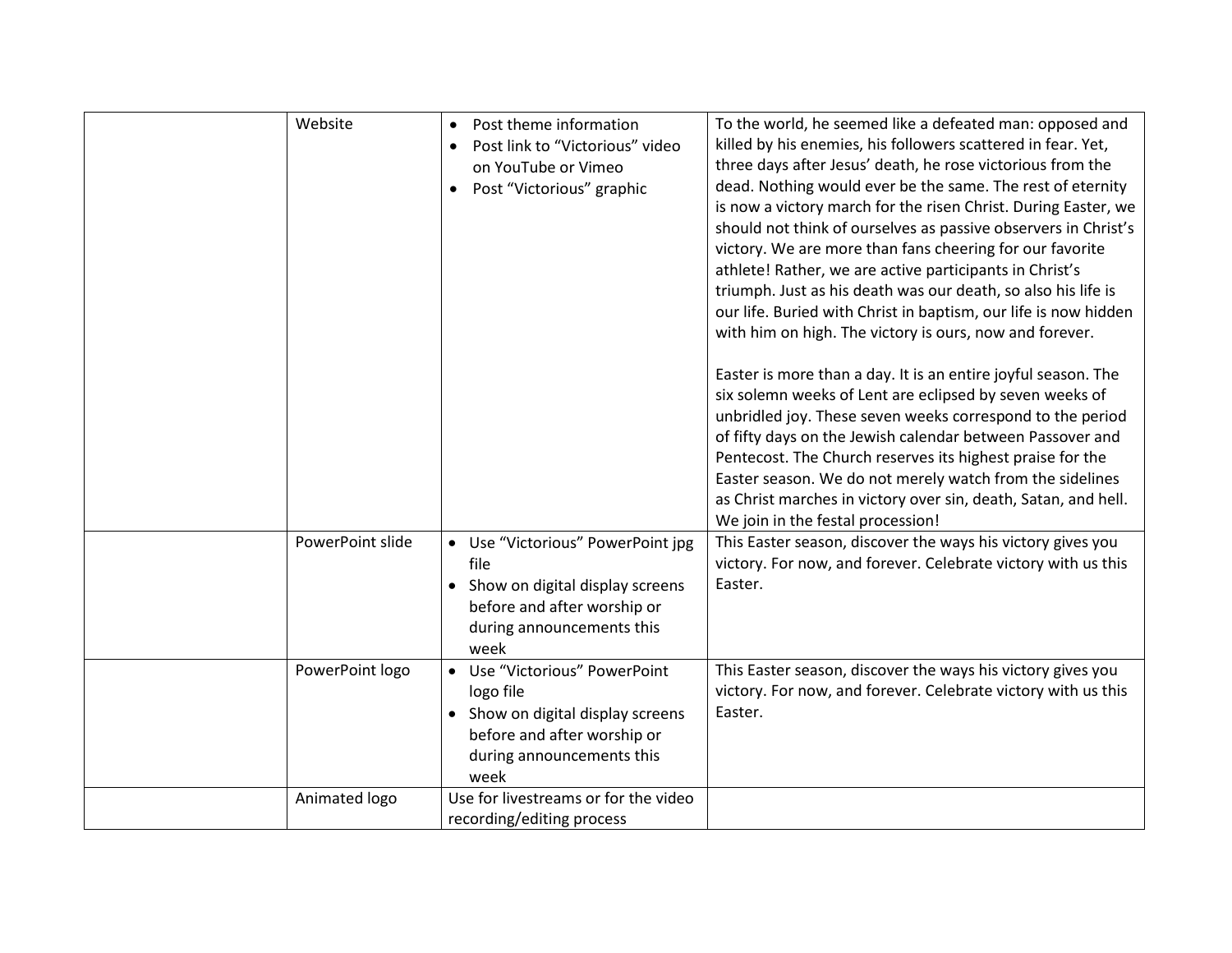| Sunday, April 17                                                                            | Worship folder                        | Use "Victorious" worship folder                                                                                                                    |                                                                                                                                                                                                                                                                                                                                                                                                                                                                                                  |
|---------------------------------------------------------------------------------------------|---------------------------------------|----------------------------------------------------------------------------------------------------------------------------------------------------|--------------------------------------------------------------------------------------------------------------------------------------------------------------------------------------------------------------------------------------------------------------------------------------------------------------------------------------------------------------------------------------------------------------------------------------------------------------------------------------------------|
| <b>Easter Dawn</b>                                                                          | template                              | cover PDF                                                                                                                                          |                                                                                                                                                                                                                                                                                                                                                                                                                                                                                                  |
| Theme of the Day:<br>Identity in Christ Marches<br>Victorious Over All Flawed<br>Identities | Worship<br>folder/newsletter<br>blurb | • Place blurb in print and<br>electronic versions of worship<br>folder and newsletter<br>• Include "Victorious" graphic                            | It is natural for the human beings God has made to pursue a<br>healthy sense of self. We want to know who we are. We<br>want to be confident of the basis of our value.<br>Unfortunately, our fallen nature and the fallen world point<br>us in the wrong direction in that pursuit. Lent's call to self-<br>denial and repentance has prepared us for Easter. Christ's<br>empty tomb is proof that an identity buried with Jesus far<br>surpasses any identity we could hope to discover within |
|                                                                                             | Facebook                              | Post "Victorious" Facebook graphic                                                                                                                 | ourselves.<br>It is natural for the human beings God has made to pursue a<br>healthy sense of self. Unfortunately, our fallen nature and<br>the fallen world point us in the wrong direction in that<br>pursuit. Lent's call to self-denial and repentance has<br>prepared us for Easter. Christ's empty tomb is proof that an<br>identity buried with Jesus far surpasses any identity we<br>could hope to discover within ourselves.                                                           |
|                                                                                             | Instagram                             | Post "Victorious" Instagram graphic                                                                                                                | It is natural for the human beings God has made to pursue a<br>healthy sense of self. Unfortunately, our fallen nature and<br>the fallen world point us in the wrong direction in that<br>pursuit. Lent's call to self-denial and repentance has<br>prepared us for Easter. Christ's empty tomb is proof that an<br>identity buried with Jesus far surpasses any identity we<br>could hope to discover within ourselves.                                                                         |
|                                                                                             | PowerPoint slide                      | • Use "Victorious" PowerPoint jpg<br>file<br>• Show on digital display screens<br>before and after worship or<br>during announcements this<br>week | Identity in Christ Marches Victorious Over All Flawed<br>Identities                                                                                                                                                                                                                                                                                                                                                                                                                              |
|                                                                                             | PowerPoint logo                       | • Use "Victorious" PowerPoint<br>logo file                                                                                                         | Identity in Christ Marches Victorious Over All Flawed<br>Identities                                                                                                                                                                                                                                                                                                                                                                                                                              |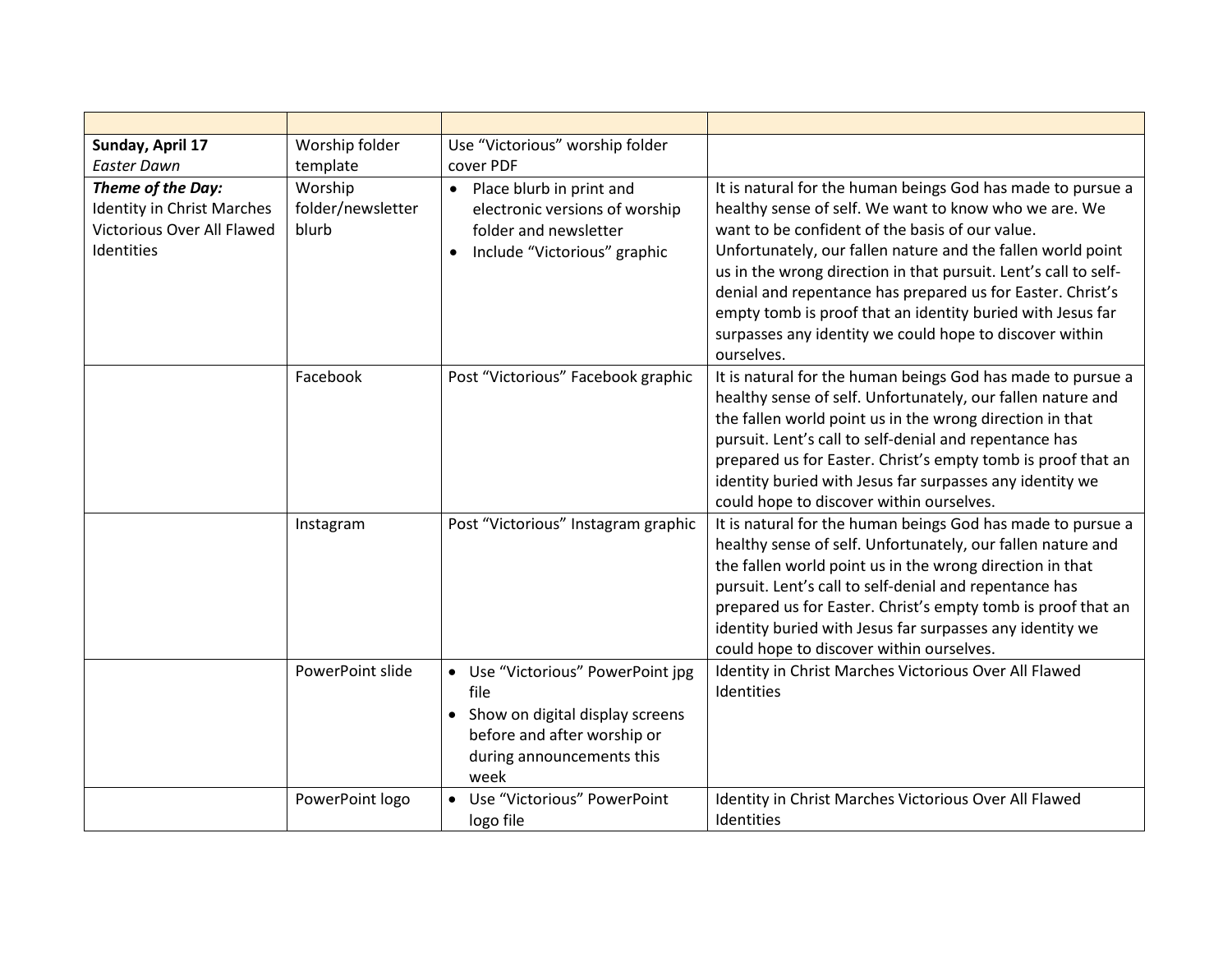|                                                            |                                       | • Show on digital display screens<br>before and after worship or<br>during announcements this<br>week                   |                                                                                                                                                                                                                                                                                                                                                                                                                                                                                                                                                                                                                                                                                                                                                            |
|------------------------------------------------------------|---------------------------------------|-------------------------------------------------------------------------------------------------------------------------|------------------------------------------------------------------------------------------------------------------------------------------------------------------------------------------------------------------------------------------------------------------------------------------------------------------------------------------------------------------------------------------------------------------------------------------------------------------------------------------------------------------------------------------------------------------------------------------------------------------------------------------------------------------------------------------------------------------------------------------------------------|
|                                                            |                                       |                                                                                                                         |                                                                                                                                                                                                                                                                                                                                                                                                                                                                                                                                                                                                                                                                                                                                                            |
| Sunday, April 17<br>Easter                                 | Worship folder<br>template            | Use "Victorious" worship folder<br>cover PDF                                                                            |                                                                                                                                                                                                                                                                                                                                                                                                                                                                                                                                                                                                                                                                                                                                                            |
| Theme of the Day:<br>Life Marches Victorious<br>over Death | Worship<br>folder/newsletter<br>blurb | • Place blurb in print and<br>electronic versions of worship<br>folder and newsletter<br>• Include "Victorious" graphic | Death hung like a suffocating shroud over us all. It was a<br>constant source of sorrow and shame. Death doesn't just<br>bring life to an end. The impending threat of death spoils<br>every moment of life that leads up to it. The moment Christ<br>emerged from the tomb, however, nothing would be the<br>same. Life was unleashed on humanity and it will reign until<br>death and its effects are no more. The salvation Christ<br>brings is not just a rescue from a world gone bad but a<br>resurrection to a world that will once again be good. Christ's<br>victory restores life to us even now. Even as we continue to<br>wipe the tears that death causes, we can defiantly taunt this<br>fallen tyrant: Christ is risen! He is risen indeed! |
|                                                            | Facebook                              | Post "Victorious" Facebook graphic                                                                                      | Death hung like a suffocating shroud over us all. Death<br>doesn't just bring life to an end. The impending threat of<br>death spoils every moment of life that leads up to it. The<br>moment Christ emerged from the tomb, however, nothing<br>would be the same. Christ's victory restores life to us even<br>now. Even as we continue to wipe the tears that death<br>causes, we can defiantly taunt this fallen tyrant: Christ is<br>risen! He is risen indeed!                                                                                                                                                                                                                                                                                        |
|                                                            | Instagram                             | Post "Victorious" Instagram graphic                                                                                     | Death hung like a suffocating shroud over us all. Death<br>doesn't just bring life to an end. The impending threat of<br>death spoils every moment of life that leads up to it. The<br>moment Christ emerged from the tomb, however, nothing<br>would be the same. Christ's victory restores life to us even<br>now. Even as we continue to wipe the tears that death                                                                                                                                                                                                                                                                                                                                                                                      |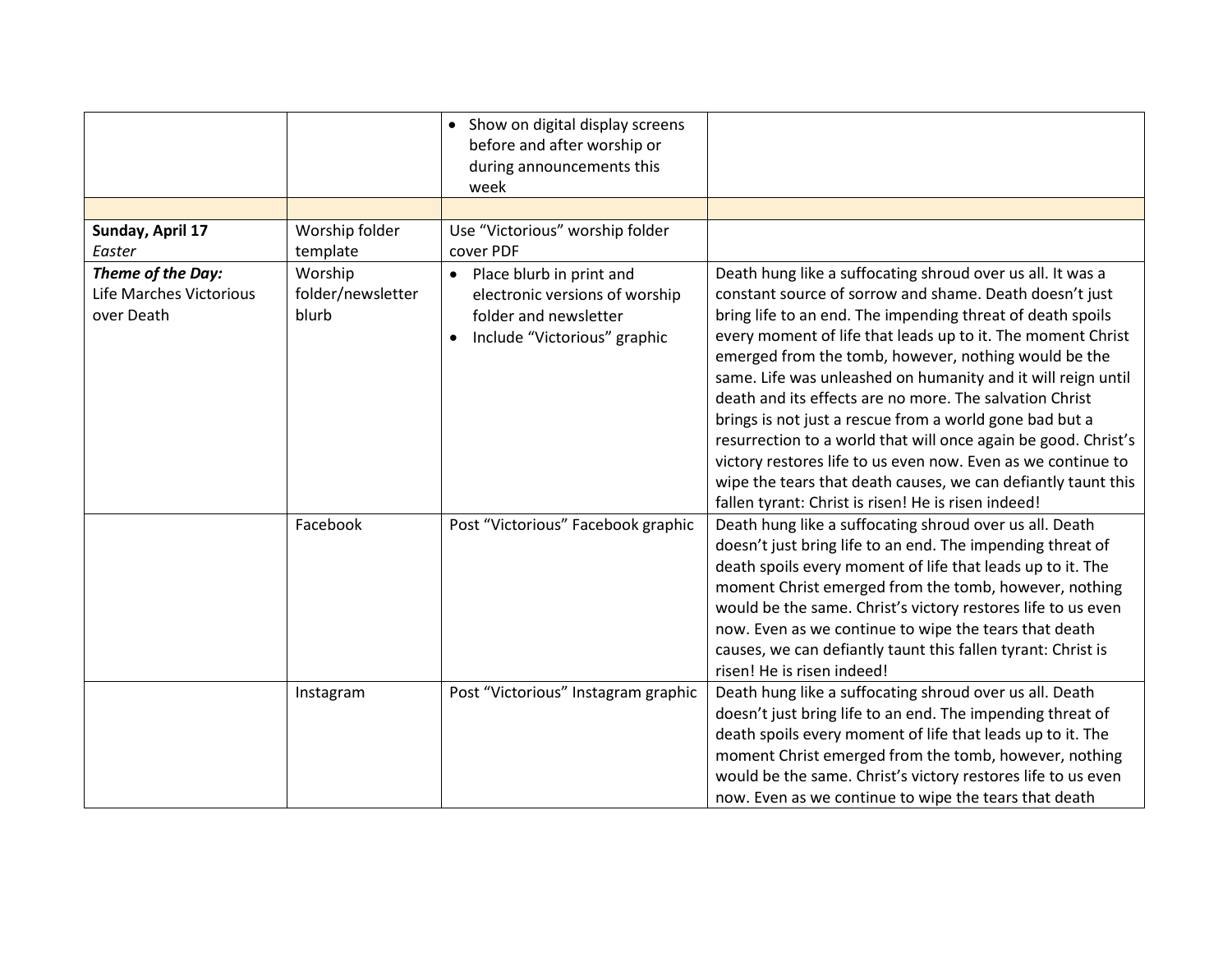|                                             |                            |                                                                                                                                                    | causes, we can defiantly taunt this fallen tyrant: Christ is                                                                                                                                                                                                                                                                                                                                                                                                                                                                                                |
|---------------------------------------------|----------------------------|----------------------------------------------------------------------------------------------------------------------------------------------------|-------------------------------------------------------------------------------------------------------------------------------------------------------------------------------------------------------------------------------------------------------------------------------------------------------------------------------------------------------------------------------------------------------------------------------------------------------------------------------------------------------------------------------------------------------------|
|                                             |                            |                                                                                                                                                    | risen! He is risen indeed!                                                                                                                                                                                                                                                                                                                                                                                                                                                                                                                                  |
|                                             | PowerPoint slide           | • Use "Victorious" PowerPoint jpg<br>file<br>• Show on digital display screens<br>before and after worship or<br>during announcements this<br>week | Life Marches Victorious over Death                                                                                                                                                                                                                                                                                                                                                                                                                                                                                                                          |
|                                             | PowerPoint logo            | Use "Victorious" PowerPoint<br>logo file<br>• Show on digital display screens<br>before and after worship or<br>during announcements this<br>week  | Life Marches Victorious over Death                                                                                                                                                                                                                                                                                                                                                                                                                                                                                                                          |
|                                             |                            |                                                                                                                                                    |                                                                                                                                                                                                                                                                                                                                                                                                                                                                                                                                                             |
| Sunday, April 24                            | Worship folder             | Use "Victorious" worship folder<br>cover PDF                                                                                                       |                                                                                                                                                                                                                                                                                                                                                                                                                                                                                                                                                             |
| 2 <sup>nd</sup> Sunday of Easter            | template                   |                                                                                                                                                    |                                                                                                                                                                                                                                                                                                                                                                                                                                                                                                                                                             |
| Theme of the Day:<br><b>Witness Marches</b> | Worship                    | • Place blurb in print and                                                                                                                         | The good news of the risen Christ is bigger than a single day.                                                                                                                                                                                                                                                                                                                                                                                                                                                                                              |
| <b>Victorious over Restraint</b>            | folder/newsletter<br>blurb | electronic versions of worship<br>folder and newsletter                                                                                            | The Easter gospel will continue to march across centuries<br>and continents. However, there will always be forces that                                                                                                                                                                                                                                                                                                                                                                                                                                      |
|                                             |                            | • Include "Victorious" graphic                                                                                                                     | try and slow that march. Those forces could be self-inflicted<br>fears and doubts. They could be various types of<br>persecutions. Whatever the case, the good news of Easter<br>will not be restrained. For it is not some myth or fable, not a<br>hoax or conspiracy. The reality of Easter rests on the<br>testimony of eyewitnesses. Therefore, the gospel cannot be<br>boxed in any more than Christ could be put back in a tomb.<br>Many may try and restrain the good news of Christ. But the<br>march of the Church's witness will never slow down. |
|                                             | Facebook                   | Post "Victorious" Facebook graphic                                                                                                                 | The good news of the risen Christ is bigger than a single day.                                                                                                                                                                                                                                                                                                                                                                                                                                                                                              |
|                                             |                            |                                                                                                                                                    | The Easter gospel will continue to march across centuries                                                                                                                                                                                                                                                                                                                                                                                                                                                                                                   |
|                                             |                            |                                                                                                                                                    | and continents. However, there will always be forces that                                                                                                                                                                                                                                                                                                                                                                                                                                                                                                   |
|                                             |                            |                                                                                                                                                    | try and slow that march. The reality of Easter rests on the                                                                                                                                                                                                                                                                                                                                                                                                                                                                                                 |
|                                             |                            |                                                                                                                                                    | testimony of eyewitnesses. Many may try and restrain the                                                                                                                                                                                                                                                                                                                                                                                                                                                                                                    |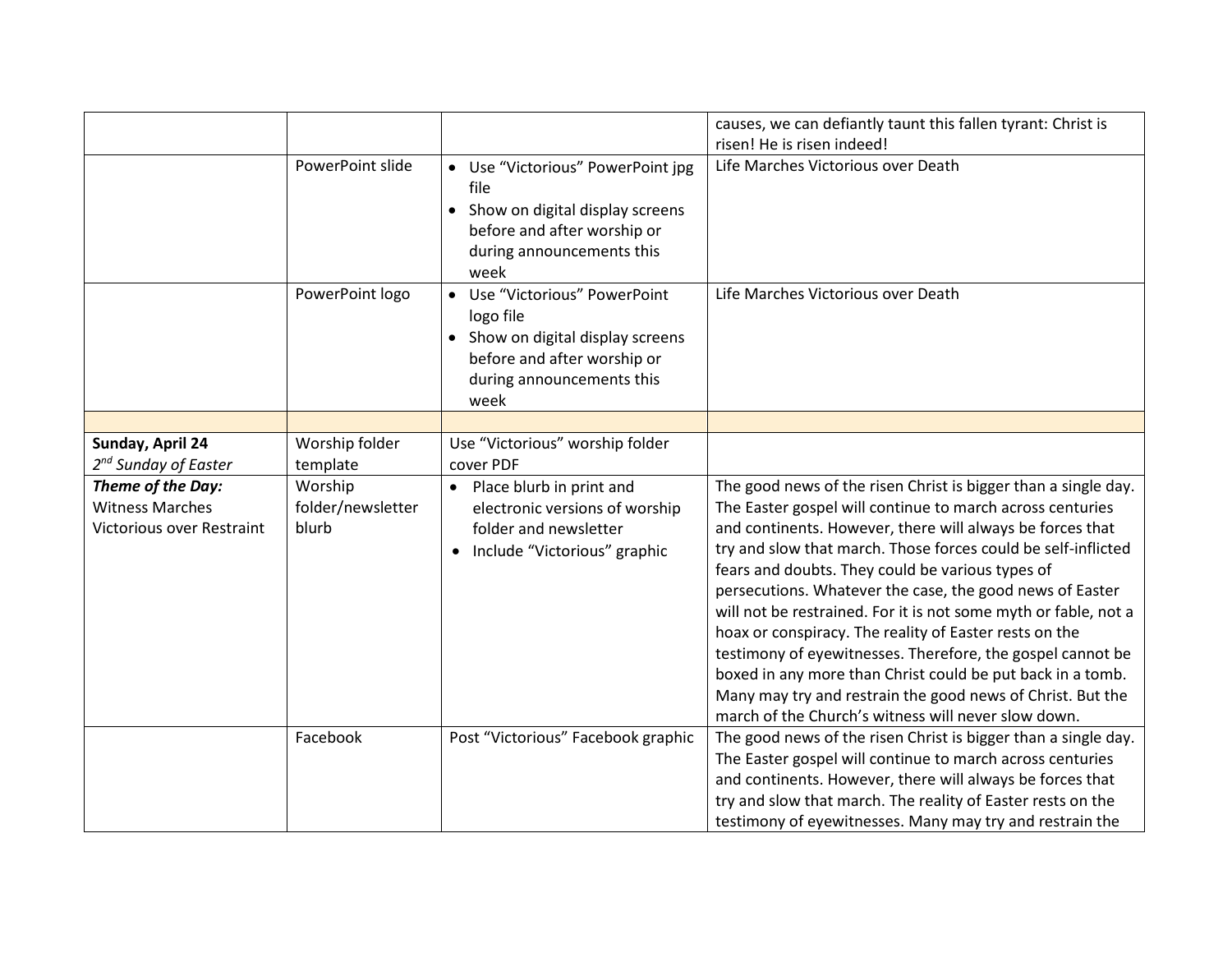|                                                                        |                                       |                                                                                                                                                     | good news of Christ. But the march of the Church's witness<br>will never slow down.                                                                                                                                                                                                                                                                                                                                                                                                                                                                                                                                         |
|------------------------------------------------------------------------|---------------------------------------|-----------------------------------------------------------------------------------------------------------------------------------------------------|-----------------------------------------------------------------------------------------------------------------------------------------------------------------------------------------------------------------------------------------------------------------------------------------------------------------------------------------------------------------------------------------------------------------------------------------------------------------------------------------------------------------------------------------------------------------------------------------------------------------------------|
|                                                                        | Instagram                             | Post "Victorious" Instagram graphic                                                                                                                 | The good news of the risen Christ is bigger than a single day.<br>The Easter gospel will continue to march across centuries<br>and continents. However, there will always be forces that<br>try and slow that march. The reality of Easter rests on the<br>testimony of eyewitnesses. Many may try and restrain the<br>good news of Christ. But the march of the Church's witness<br>will never slow down.                                                                                                                                                                                                                  |
|                                                                        | PowerPoint slide                      | • Use "Victorious" PowerPoint jpg<br>file<br>• Show on digital display screens<br>before and after worship or<br>during announcements this<br>week  | Witness Marches Victorious over Restraint                                                                                                                                                                                                                                                                                                                                                                                                                                                                                                                                                                                   |
|                                                                        | PowerPoint logo                       | • Use "Victorious" PowerPoint<br>logo file<br>• Show on digital display screens<br>before and after worship or<br>during announcements this<br>week | Witness Marches Victorious over Restraint                                                                                                                                                                                                                                                                                                                                                                                                                                                                                                                                                                                   |
|                                                                        |                                       |                                                                                                                                                     |                                                                                                                                                                                                                                                                                                                                                                                                                                                                                                                                                                                                                             |
| Sunday, May 1<br>3 <sup>rd</sup> Sunday of Easter                      | Worship folder<br>template            | Use "Victorious" worship folder<br>cover PDF                                                                                                        |                                                                                                                                                                                                                                                                                                                                                                                                                                                                                                                                                                                                                             |
| Theme of the Day:<br><b>Sight Marches Victorious</b><br>over Blindness | Worship<br>folder/newsletter<br>blurb | Place blurb in print and<br>$\bullet$<br>electronic versions of worship<br>folder and newsletter<br>Include "Victorious" graphic                    | A recent survey asked Americans which of the five senses<br>they would least like to lose. 77% chose sight. Navigating life<br>blind poses a plethora of challenges that the sighted do not<br>face. This is why Scripture often uses the concept of<br>blindness as a metaphor for how hard it is to navigate life<br>without a correct understanding of Christ. Spiritual<br>blindness can take many different forms. In some cases, it is<br>hostile opposition to the message of Jesus. In others,<br>spiritual blindness might be demonstrated in confusion<br>about Jesus' true identity. No matter the specific form |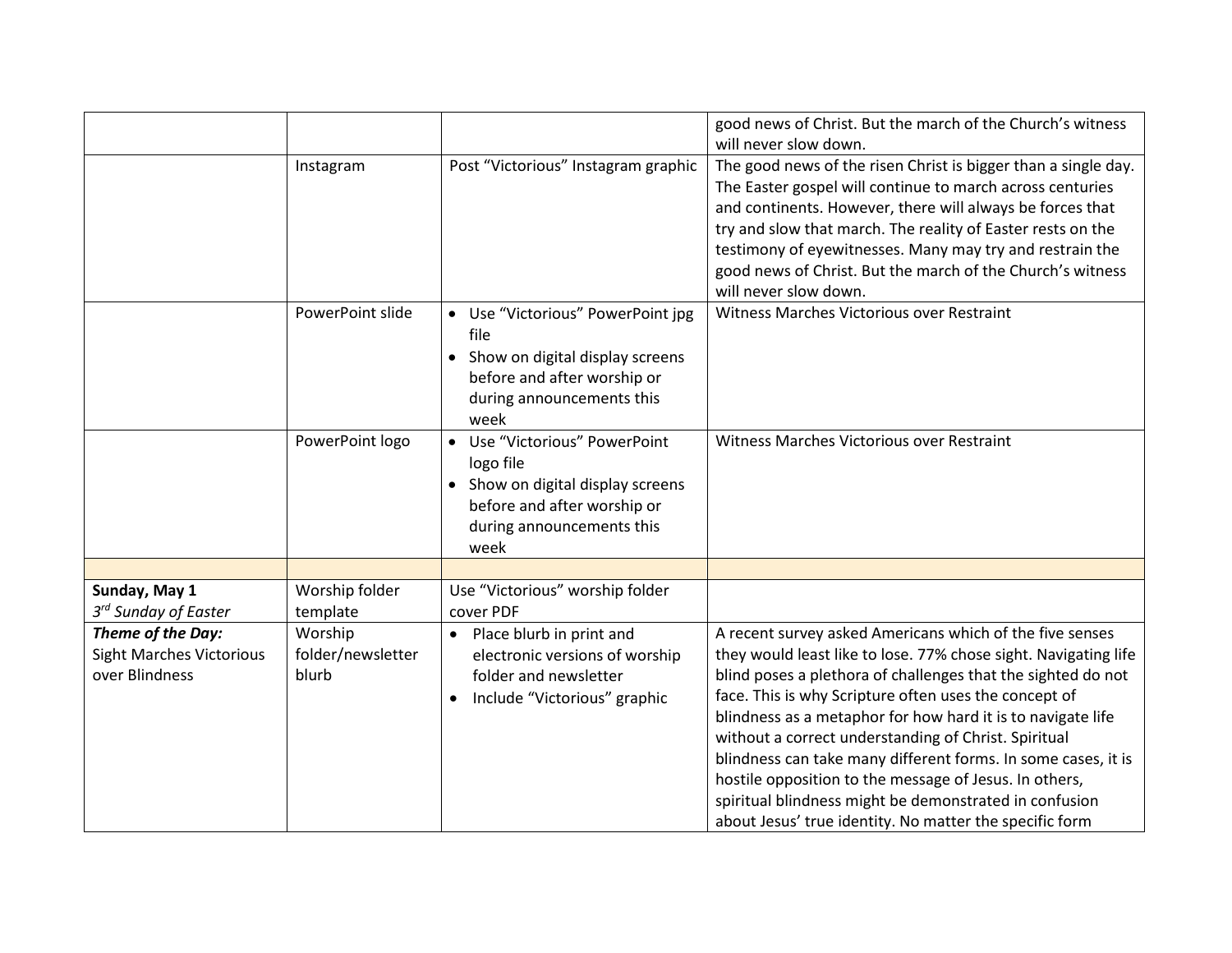|           |                                                                                                                                                                        | worship.                                        | spiritual blindness takes, Easter has the power to replace it<br>with sight. Easter allows us to see where we sinners stand<br>with a holy God. It enables us to see the path through life<br>that is worth pursuing (as opposed to those that lead to a<br>dead end). Spiritual sight gives us the ability to see who<br>holds our future in his hands and is worth our eternal                                                                                                                                                                                          |
|-----------|------------------------------------------------------------------------------------------------------------------------------------------------------------------------|-------------------------------------------------|---------------------------------------------------------------------------------------------------------------------------------------------------------------------------------------------------------------------------------------------------------------------------------------------------------------------------------------------------------------------------------------------------------------------------------------------------------------------------------------------------------------------------------------------------------------------------|
| Facebook  | Post "Victorious" Facebook graphic                                                                                                                                     | worship.                                        | A recent survey asked Americans which of the five senses<br>they would least like to lose. 77% chose sight. Navigating life<br>blind poses challenges that the sighted do not face. This is<br>why Scripture often uses the concept of blindness as a<br>metaphor for how hard it is to navigate life without a<br>correct understanding of Christ. No matter the specific form<br>spiritual blindness takes, Easter has the power to replace it<br>with sight. Spiritual sight gives us the ability to see who<br>holds our future in his hands and is worth our eternal |
| Instagram |                                                                                                                                                                        | Post "Victorious" Instagram graphic<br>worship. | A recent survey asked Americans which of the five senses<br>they would least like to lose. 77% chose sight. Navigating life<br>blind poses challenges that the sighted do not face. This is<br>why Scripture often uses the concept of blindness as a<br>metaphor for how hard it is to navigate life without a<br>correct understanding of Christ. No matter the specific form<br>spiritual blindness takes, Easter has the power to replace it<br>with sight. Spiritual sight gives us the ability to see who<br>holds our future in his hands and is worth our eternal |
|           | PowerPoint slide<br>• Use "Victorious" PowerPoint jpg<br>file<br>• Show on digital display screens<br>before and after worship or<br>during announcements this<br>week |                                                 | Sight Marches Victorious over Blindness                                                                                                                                                                                                                                                                                                                                                                                                                                                                                                                                   |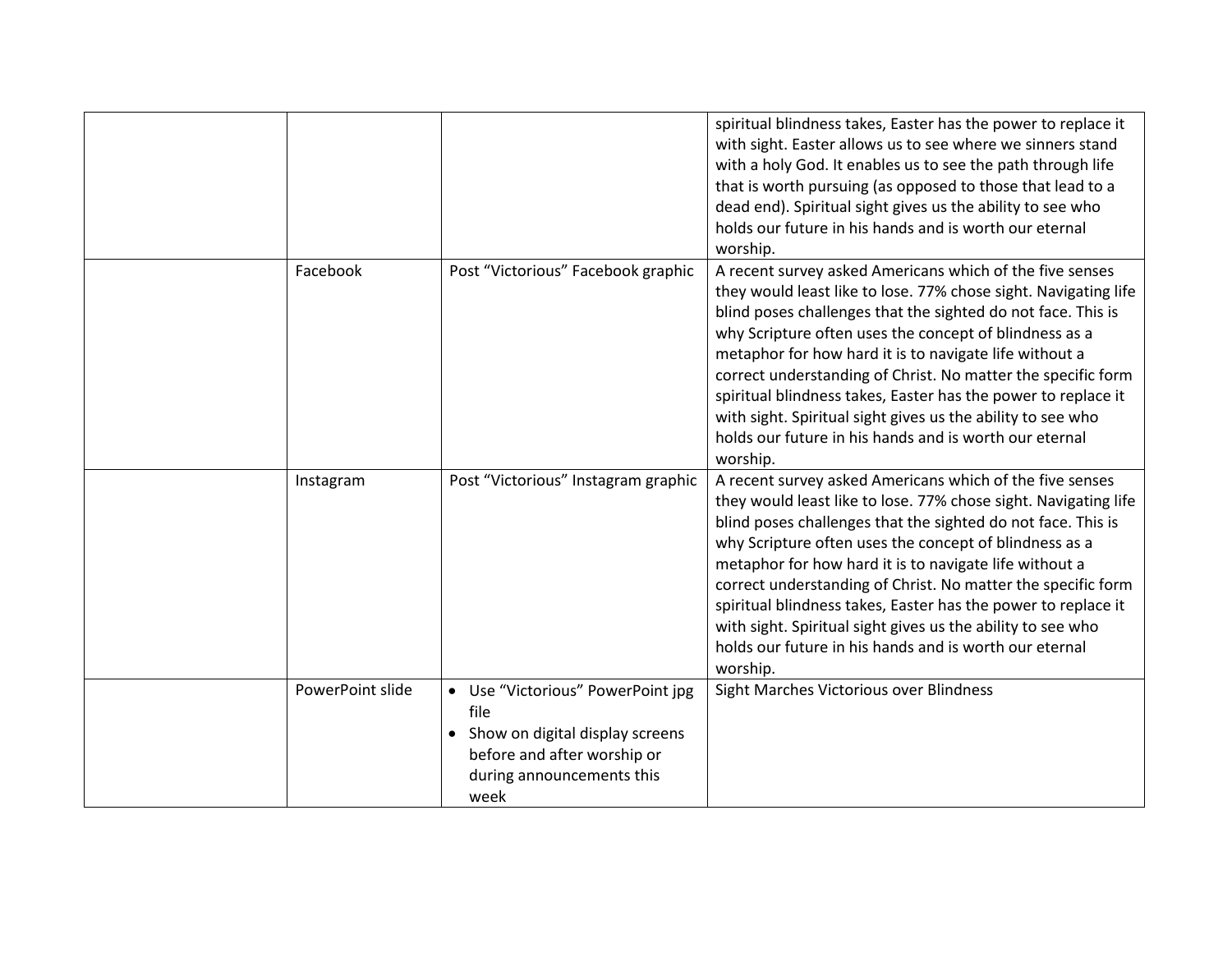|                                                                                     | PowerPoint logo                       | • Use "Victorious" PowerPoint<br>logo file<br>• Show on digital display screens<br>before and after worship or<br>during announcements this<br>week | Sight Marches Victorious over Blindness                                                                                                                                                                                                                                                                                                                                                                                                                                                                                                                                                                                                                                                                                                                                                                                                                                                                                     |
|-------------------------------------------------------------------------------------|---------------------------------------|-----------------------------------------------------------------------------------------------------------------------------------------------------|-----------------------------------------------------------------------------------------------------------------------------------------------------------------------------------------------------------------------------------------------------------------------------------------------------------------------------------------------------------------------------------------------------------------------------------------------------------------------------------------------------------------------------------------------------------------------------------------------------------------------------------------------------------------------------------------------------------------------------------------------------------------------------------------------------------------------------------------------------------------------------------------------------------------------------|
|                                                                                     |                                       |                                                                                                                                                     |                                                                                                                                                                                                                                                                                                                                                                                                                                                                                                                                                                                                                                                                                                                                                                                                                                                                                                                             |
| Sunday, May 8<br>4 <sup>th</sup> Sunday of Easter                                   | Worship folder<br>template            | Use "Victorious" worship folder<br>cover PDF                                                                                                        |                                                                                                                                                                                                                                                                                                                                                                                                                                                                                                                                                                                                                                                                                                                                                                                                                                                                                                                             |
| Theme of the Day:<br><b>Fulfilled Works March</b><br>Victorious over Empty<br>Words | Worship<br>folder/newsletter<br>blurb | • Place blurb in print and<br>electronic versions of worship<br>folder and newsletter<br>Include "Victorious" graphic                               | The world is full of talkers. There are plenty of people who<br>say they care about you. But we are aware what many of<br>those people will do when it comes time to put those words<br>into action. Jesus tells you in his Word that he cares for you<br>dearly that he would do anything for you. How do you<br>know you can trust him? Jesus followed up his words with<br>works. Jesus said he would suffer and die for you, so that<br>you might enter Paradise. He fulfilled that promise. Jesus'<br>words are followed by works. He once illustrated that point<br>in a striking metaphor, that of the Good Shepherd. All<br>shepherds use words, calling to the sheep and hoping they<br>will follow. What sets the Good Shepherd apart is the fact<br>that his words are followed by his works, including his<br>willingness to lay down his life. Every word our Good<br>Shepherd speaks to us will be fulfilled! |
|                                                                                     | Facebook                              | Post "Victorious" Facebook graphic                                                                                                                  | Jesus tells you in his Word that he cares for you dearly<br>that he would do anything for you. How do you know you<br>can trust him? Jesus followed up his words with works.<br>Jesus said he would suffer and die for you. He fulfilled that<br>promise. He once illustrated that point in a striking<br>metaphor, that of the Good Shepherd. What sets the Good<br>Shepherd apart is the fact that his words are followed by his<br>works, including his willingness to lay down his life. Every<br>word our Good Shepherd speaks to us will be fulfilled!                                                                                                                                                                                                                                                                                                                                                                |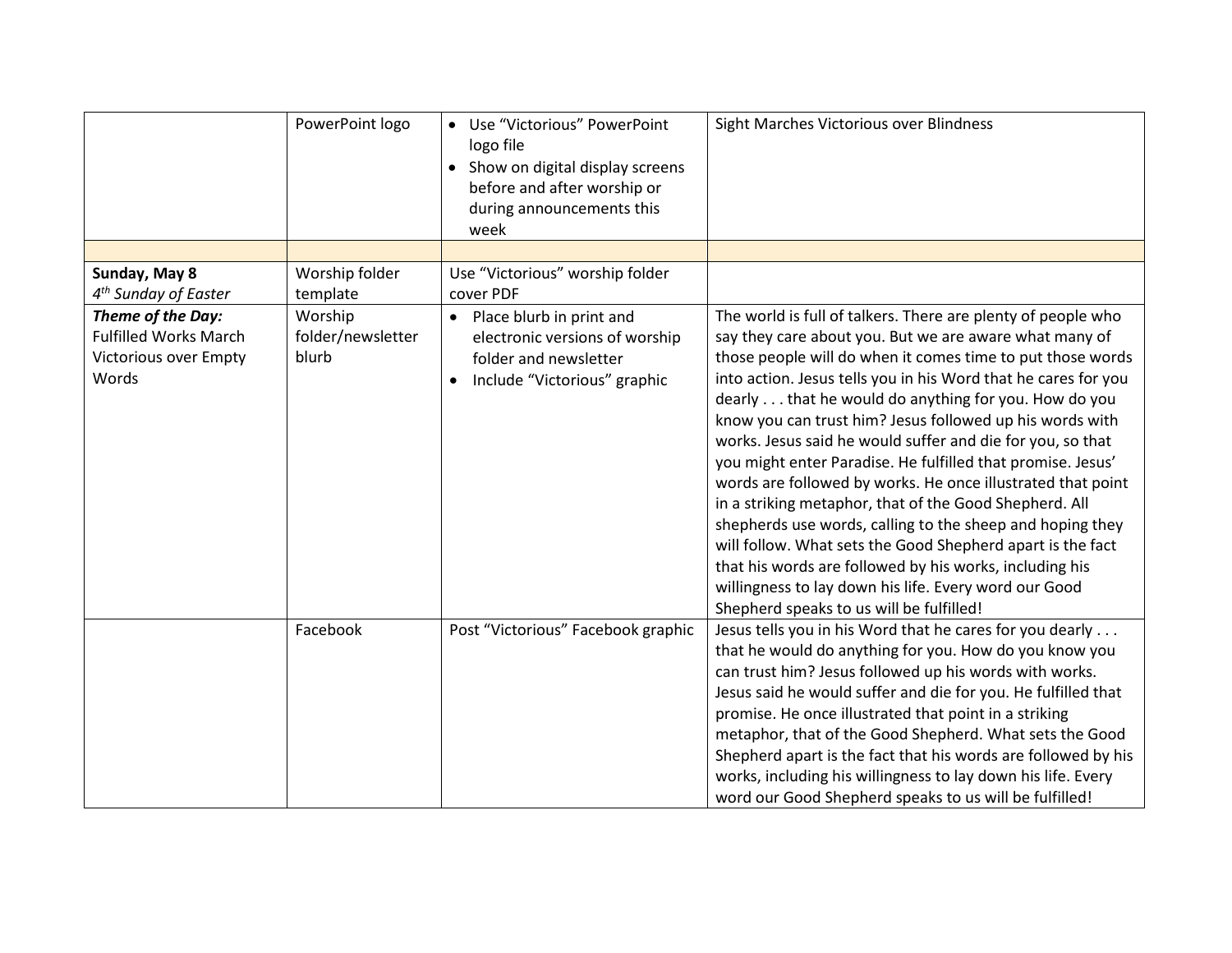|                                  | Instagram         | Post "Victorious" Instagram graphic | Jesus tells you in his Word that he cares for you dearly      |
|----------------------------------|-------------------|-------------------------------------|---------------------------------------------------------------|
|                                  |                   |                                     | that he would do anything for you. How do you know you        |
|                                  |                   |                                     | can trust him? Jesus followed up his words with works.        |
|                                  |                   |                                     | Jesus said he would suffer and die for you. He fulfilled that |
|                                  |                   |                                     | promise. He once illustrated that point in a striking         |
|                                  |                   |                                     | metaphor, that of the Good Shepherd. What sets the Good       |
|                                  |                   |                                     | Shepherd apart is the fact that his words are followed by his |
|                                  |                   |                                     | works, including his willingness to lay down his life. Every  |
|                                  |                   |                                     | word our Good Shepherd speaks to us will be fulfilled!        |
|                                  | PowerPoint slide  | • Use "Victorious" PowerPoint jpg   | Fulfilled Works March Victorious over Empty Words             |
|                                  |                   | file                                |                                                               |
|                                  |                   |                                     |                                                               |
|                                  |                   | • Show on digital display screens   |                                                               |
|                                  |                   | before and after worship or         |                                                               |
|                                  |                   | during announcements this           |                                                               |
|                                  |                   | week                                |                                                               |
|                                  | PowerPoint logo   | • Use "Victorious" PowerPoint       | Fulfilled Works March Victorious over Empty Words             |
|                                  |                   | logo file                           |                                                               |
|                                  |                   | • Show on digital display screens   |                                                               |
|                                  |                   | before and after worship or         |                                                               |
|                                  |                   | during announcements this           |                                                               |
|                                  |                   |                                     |                                                               |
|                                  |                   | week                                |                                                               |
|                                  |                   |                                     |                                                               |
| Sunday, May 15                   | Worship folder    | Use "Victorious" worship folder     |                                                               |
| 5 <sup>th</sup> Sunday of Easter | template          | cover PDF                           |                                                               |
| Theme of the Day:                | Worship           | • Place blurb in print and          | The disciples argued among themselves about who was           |
| Selfless Love Marches            | folder/newsletter | electronic versions of worship      | "greatest" (Luke 22:24). We are not immune from such          |
| Victorious over Self-            | blurb             | folder and newsletter               | hubris. Sinful man is entirely self-focused. We often try and |
| Glorification                    |                   | Include "Victorious" graphic        | prove our goodness by comparing ourselves to others. You      |
|                                  |                   |                                     | see this sense of superiority in the way we prioritize life,  |
|                                  |                   |                                     | typically putting our wants ahead of others'. Easter ends     |
|                                  |                   |                                     | this focus on self. Right now, we know we have value, not     |
|                                  |                   |                                     | because of the greatness of our actions, but because of the   |
|                                  |                   |                                     |                                                               |
|                                  |                   |                                     | great things Christ did to save us. We also know a            |
|                                  |                   |                                     | resurrection to glory is in our future. Easter helps us avoid |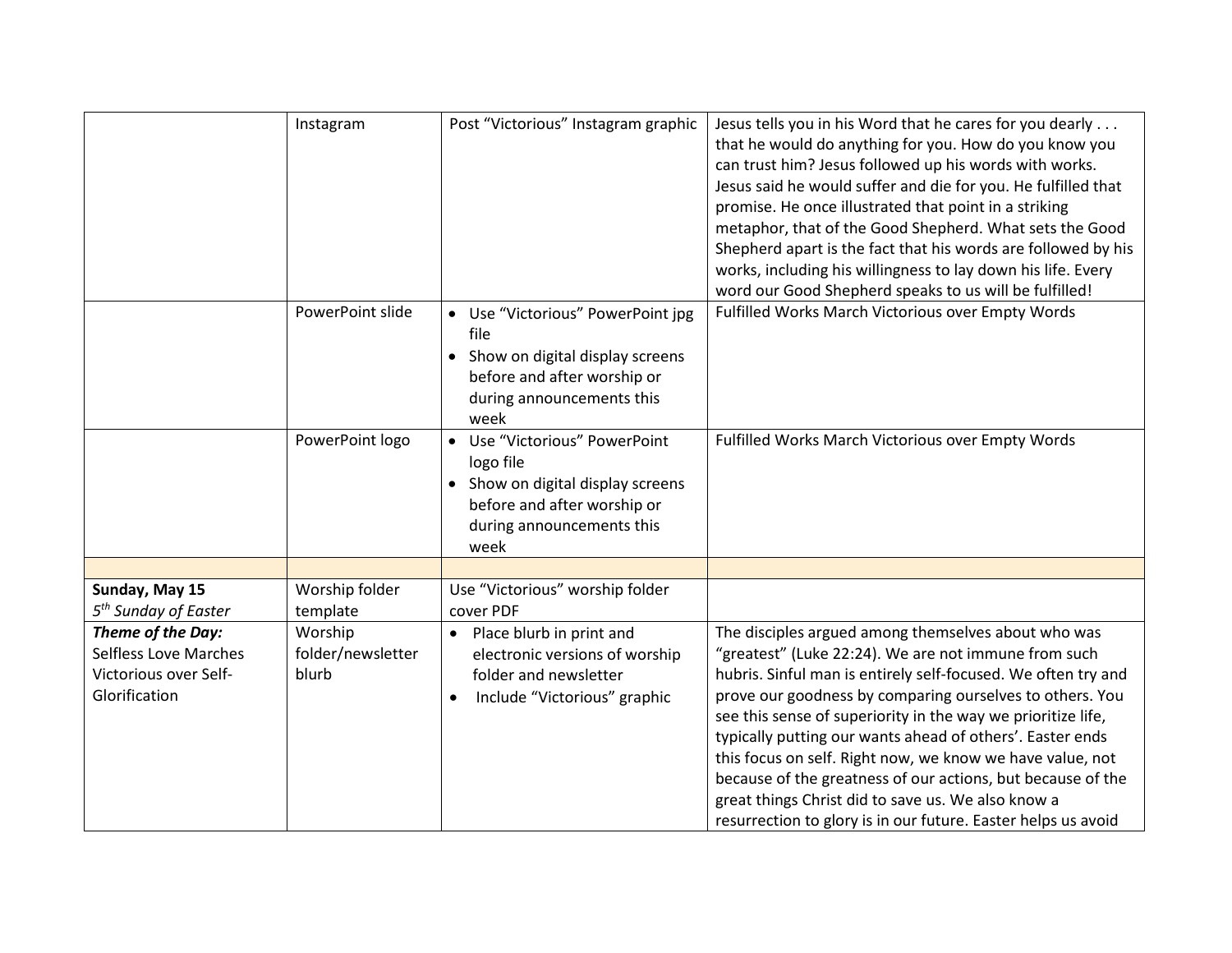|                  |                                                                                                                                                     | the trap of self-glorification and opens our eyes to a more<br>excellent way: selfless love. Christ did not glorify himself,<br>but selflessly did everything for the benefit of others. This                                                                                                                                                                                                                                                                                 |
|------------------|-----------------------------------------------------------------------------------------------------------------------------------------------------|-------------------------------------------------------------------------------------------------------------------------------------------------------------------------------------------------------------------------------------------------------------------------------------------------------------------------------------------------------------------------------------------------------------------------------------------------------------------------------|
|                  |                                                                                                                                                     | week, he promises to be our inexhaustible power supply<br>that we might also put selfless love into practice.                                                                                                                                                                                                                                                                                                                                                                 |
| Facebook         | Post "Victorious" Facebook graphic                                                                                                                  | The disciples argued among themselves about who was<br>"greatest" (Luke 22:24). We are not immune from such<br>hubris. Sinful man is entirely self-focused. Easter ends this<br>focus on self and opens our eyes to a more excellent way:<br>selfless love. Christ did not glorify himself, but selflessly did<br>everything for the benefit of others. This week, he promises<br>to be our inexhaustible power supply that we might also put<br>selfless love into practice. |
| Instagram        | Post "Victorious" Instagram graphic                                                                                                                 | The disciples argued among themselves about who was<br>"greatest" (Luke 22:24). We are not immune from such<br>hubris. Sinful man is entirely self-focused. Easter ends this<br>focus on self and opens our eyes to a more excellent way:<br>selfless love. Christ did not glorify himself, but selflessly did<br>everything for the benefit of others. This week, he promises<br>to be our inexhaustible power supply that we might also put<br>selfless love into practice. |
| PowerPoint slide | • Use "Victorious" PowerPoint jpg<br>file<br>• Show on digital display screens<br>before and after worship or<br>during announcements this<br>week  | Selfless Love Marches Victorious over Self-Glorification                                                                                                                                                                                                                                                                                                                                                                                                                      |
| PowerPoint logo  | • Use "Victorious" PowerPoint<br>logo file<br>• Show on digital display screens<br>before and after worship or<br>during announcements this<br>week | Selfless Love Marches Victorious over Self-Glorification                                                                                                                                                                                                                                                                                                                                                                                                                      |
|                  |                                                                                                                                                     |                                                                                                                                                                                                                                                                                                                                                                                                                                                                               |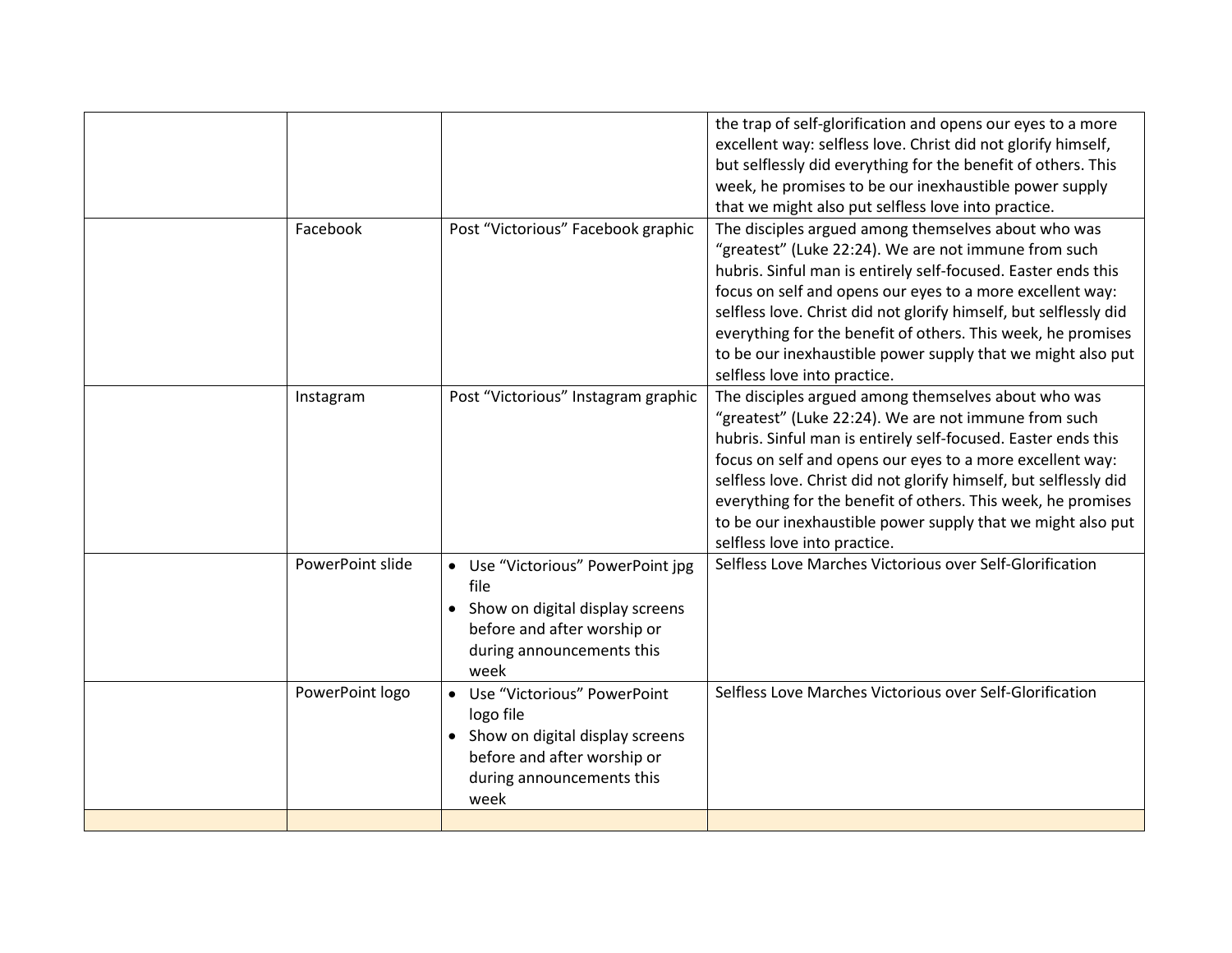| Sunday, May 22                                                   | Worship folder                        | Use "Victorious" worship folder                                                                                                    |                                                                                                                                                                                                                                                                                                                                                                                                                                                                                                                                                                                                                                                                                                                                                                                                                               |
|------------------------------------------------------------------|---------------------------------------|------------------------------------------------------------------------------------------------------------------------------------|-------------------------------------------------------------------------------------------------------------------------------------------------------------------------------------------------------------------------------------------------------------------------------------------------------------------------------------------------------------------------------------------------------------------------------------------------------------------------------------------------------------------------------------------------------------------------------------------------------------------------------------------------------------------------------------------------------------------------------------------------------------------------------------------------------------------------------|
| $6th$ Sunday of Easter                                           | template                              | cover PDF                                                                                                                          |                                                                                                                                                                                                                                                                                                                                                                                                                                                                                                                                                                                                                                                                                                                                                                                                                               |
| Theme of the Day:<br>Joy Marches Victorious<br>over Circumstance | Worship<br>folder/newsletter<br>blurb | • Place blurb in print and<br>electronic versions of worship<br>folder and newsletter<br>Include "Victorious" graphic<br>$\bullet$ | Conventional wisdom says that joy is a direct result of<br>circumstance. Our disposition is nothing more than a<br>product of the events, conditions, and relationships of<br>which our life consists. Therefore, the world would say that<br>for our disposition to change, our circumstances need to<br>change. But Jesus offers us a joy that is superior. It is not a<br>product of circumstance; it's a product of Easter. Easter<br>proves that God can take what normally causes people to<br>weep and turn it into what causes people to rejoice. Sin,<br>death, and shame went into Jesus' tomb. Forgiveness, life,<br>and glory came out. Our risen Savior gives us a joy that<br>remains constant in the highest of life's highs and the<br>lowest of life's lows. It is a joy that can never be taken from<br>us. |
|                                                                  | Facebook                              | Post "Victorious" Facebook graphic                                                                                                 | Conventional wisdom says that joy is a direct result of<br>circumstance. But Jesus offers us a joy that is superior. It is<br>not a product of circumstance; it's a product of Easter.<br>Easter proves that God can take what normally causes<br>people to weep and turn it into what causes people to<br>rejoice. Our risen Savior gives us a joy that remains constant<br>in the highest of life's highs and the lowest of life's lows. It is<br>a joy that can never be taken from us.                                                                                                                                                                                                                                                                                                                                    |
|                                                                  | Instagram                             | Post "Victorious" Instagram graphic                                                                                                | Conventional wisdom says that joy is a direct result of<br>circumstance. But Jesus offers us a joy that is superior. It is<br>not a product of circumstance; it's a product of Easter.<br>Easter proves that God can take what normally causes<br>people to weep and turn it into what causes people to<br>rejoice. Our risen Savior gives us a joy that remains constant<br>in the highest of life's highs and the lowest of life's lows. It is<br>a joy that can never be taken from us.                                                                                                                                                                                                                                                                                                                                    |
|                                                                  | PowerPoint slide                      | • Use "Victorious" PowerPoint jpg<br>file                                                                                          | Joy Marches Victorious over Circumstance                                                                                                                                                                                                                                                                                                                                                                                                                                                                                                                                                                                                                                                                                                                                                                                      |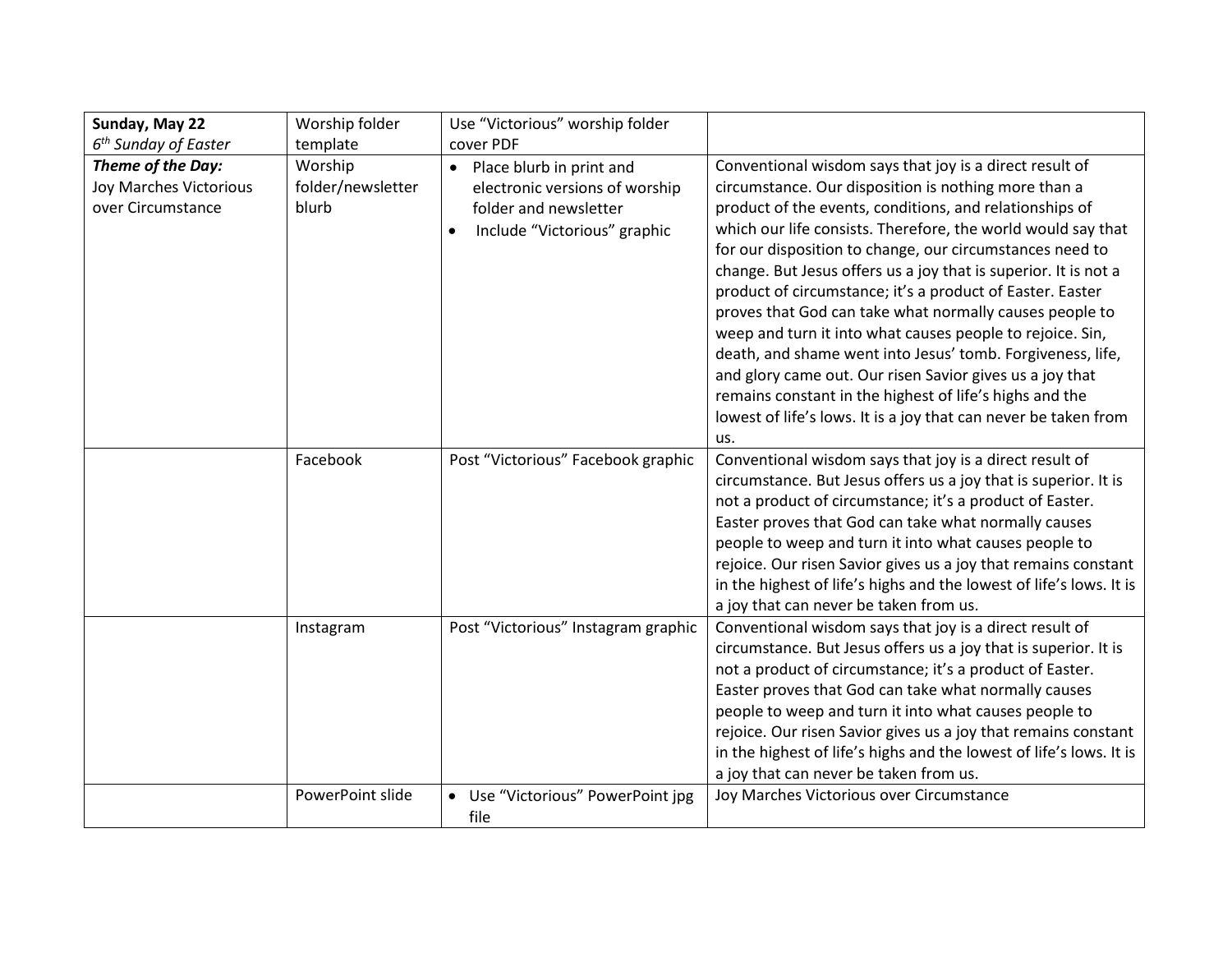|                                                                                          | PowerPoint logo                       | • Show on digital display screens<br>before and after worship or<br>during announcements this<br>week<br>• Use "Victorious" PowerPoint<br>logo file<br>• Show on digital display screens<br>before and after worship or<br>during announcements this<br>week | Joy Marches Victorious over Circumstance                                                                                                                                                                                                                                                                                                                                                                                                                                                                                                                                                                                                                                                                                                                                                                                                |
|------------------------------------------------------------------------------------------|---------------------------------------|--------------------------------------------------------------------------------------------------------------------------------------------------------------------------------------------------------------------------------------------------------------|-----------------------------------------------------------------------------------------------------------------------------------------------------------------------------------------------------------------------------------------------------------------------------------------------------------------------------------------------------------------------------------------------------------------------------------------------------------------------------------------------------------------------------------------------------------------------------------------------------------------------------------------------------------------------------------------------------------------------------------------------------------------------------------------------------------------------------------------|
|                                                                                          |                                       |                                                                                                                                                                                                                                                              |                                                                                                                                                                                                                                                                                                                                                                                                                                                                                                                                                                                                                                                                                                                                                                                                                                         |
| Thursday, May 26<br><b>Ascension Thursday</b>                                            | Worship folder<br>template            | Use "Victorious" worship folder<br>cover PDF                                                                                                                                                                                                                 |                                                                                                                                                                                                                                                                                                                                                                                                                                                                                                                                                                                                                                                                                                                                                                                                                                         |
| Theme of the Day:<br>Power from Heaven<br>Marches Victorious to the<br>Ends of the Earth | Worship<br>folder/newsletter<br>blurb | • Place blurb in print and<br>electronic versions of worship<br>folder and newsletter<br>Include "Victorious" graphic                                                                                                                                        | When the Church gathers, it regularly remembers Christ's<br>ascension. The words "He ascended into heaven" are found<br>in all three ecumenical creeds we use to confess our faith. In<br>addition, the Church sets aside a day each year on which<br>this event takes center stage. This is for good reason. Jesus'<br>ascension marked the fact that his work was complete.<br>Never again will a sacrifice for sin need to be made.<br>However, Jesus' ascension also marks that Christ's work is<br>just beginning. Through the Church, Jesus now proclaims<br>forgiveness throughout the world. The Church consists of<br>people like us who are often weak and timid witnesses for<br>Christ. So Jesus promised to send us his Spirit to give us<br>power from heaven, that we might take the gospel to the<br>ends of the earth. |
|                                                                                          | Facebook                              | Post "Victorious" Facebook graphic                                                                                                                                                                                                                           | Jesus' ascension marked the fact that his work was<br>complete. Never again will a sacrifice for sin need to be<br>made. However, Jesus' ascension also marks that Christ's<br>work is just beginning. Through the Church, Jesus now<br>proclaims forgiveness throughout the world. The Church<br>consists of people like us who are often weak and timid<br>witnesses for Christ. So Jesus promised to send us his Spirit                                                                                                                                                                                                                                                                                                                                                                                                              |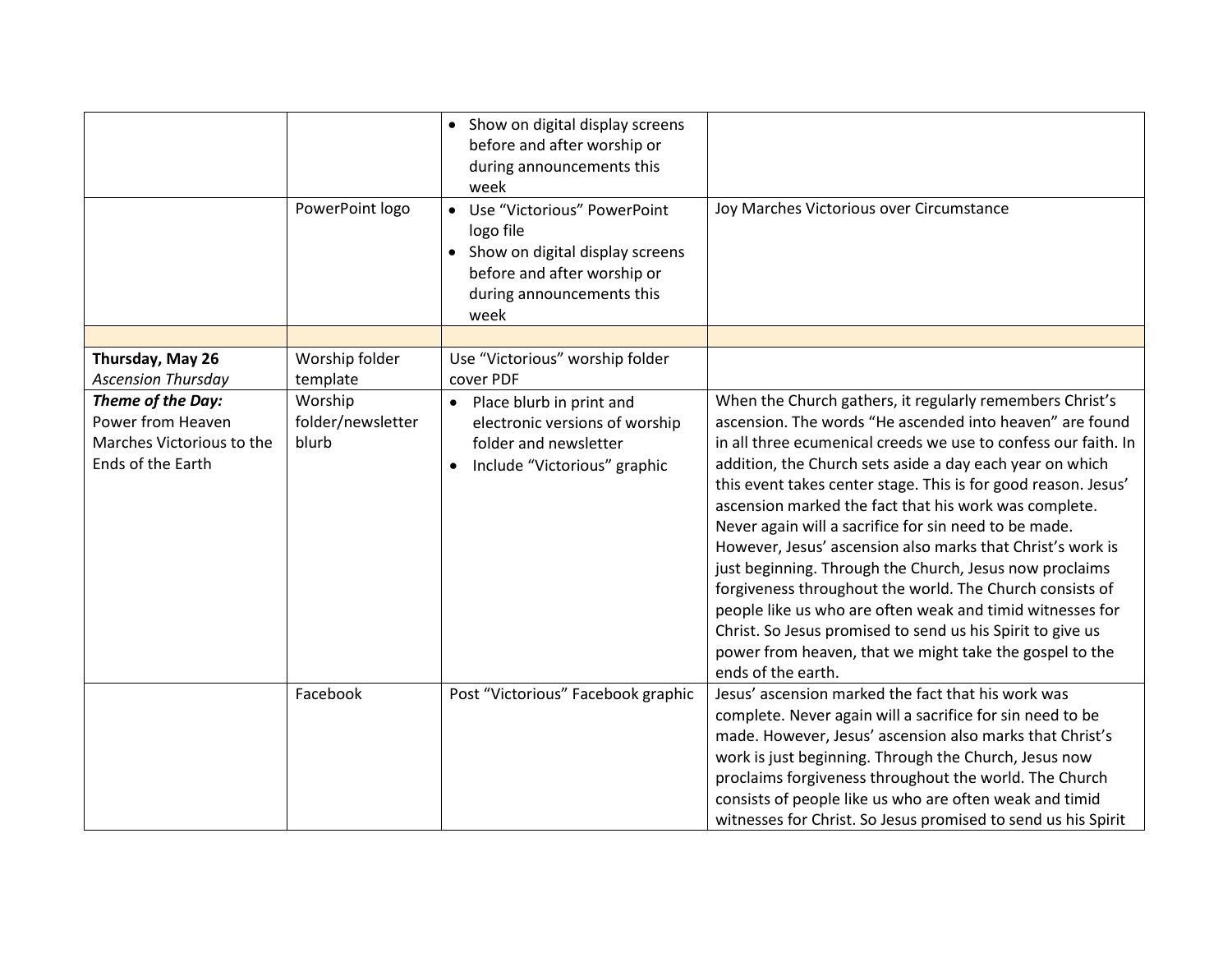|                                                                      |                                       |                                                                                                                                                     | to give us power from heaven, that we might take the                                                                                                                                                                                                                                                                                                                                                                                                                                                                   |
|----------------------------------------------------------------------|---------------------------------------|-----------------------------------------------------------------------------------------------------------------------------------------------------|------------------------------------------------------------------------------------------------------------------------------------------------------------------------------------------------------------------------------------------------------------------------------------------------------------------------------------------------------------------------------------------------------------------------------------------------------------------------------------------------------------------------|
|                                                                      |                                       |                                                                                                                                                     | gospel to the ends of the earth.                                                                                                                                                                                                                                                                                                                                                                                                                                                                                       |
|                                                                      | Instagram                             | Post "Victorious" Instagram graphic                                                                                                                 | Jesus' ascension marked the fact that his work was<br>complete. Never again will a sacrifice for sin need to be<br>made. However, Jesus' ascension also marks that Christ's<br>work is just beginning. Through the Church, Jesus now<br>proclaims forgiveness throughout the world. The Church<br>consists of people like us who are often weak and timid<br>witnesses for Christ. So Jesus promised to send us his Spirit<br>to give us power from heaven, that we might take the<br>gospel to the ends of the earth. |
|                                                                      | PowerPoint slide                      | • Use "Victorious" PowerPoint jpg<br>file<br>• Show on digital display screens<br>before and after worship or<br>during announcements this<br>week  | Power from Heaven Marches Victorious to the Ends of the<br>Earth                                                                                                                                                                                                                                                                                                                                                                                                                                                       |
|                                                                      | PowerPoint logo                       | • Use "Victorious" PowerPoint<br>logo file<br>• Show on digital display screens<br>before and after worship or<br>during announcements this<br>week | Power from Heaven Marches Victorious to the Ends of the<br>Earth                                                                                                                                                                                                                                                                                                                                                                                                                                                       |
|                                                                      |                                       |                                                                                                                                                     |                                                                                                                                                                                                                                                                                                                                                                                                                                                                                                                        |
| Sunday, May 29<br>7 <sup>th</sup> /Final Sunday of Easter            | Worship folder<br>template            | Use "Victorious" worship folder<br>cover PDF                                                                                                        |                                                                                                                                                                                                                                                                                                                                                                                                                                                                                                                        |
| Theme of the Day:<br><b>Unity Marches Victorious</b><br>in Diversity | Worship<br>folder/newsletter<br>blurb | • Place blurb in print and<br>electronic versions of worship<br>folder and newsletter<br>Include "Victorious" graphic<br>$\bullet$                  | When Jesus' followers gathered together, they comprised a<br>group that was not very diverse. They all belonged to the<br>same ethnic group, grew up in the same culture, and spoke<br>the same language. That would change drastically on<br>Pentecost, when the gospel would be proclaimed in many<br>languages to people from "every nation under heaven"<br>(Acts 1:5). This diversity has always been part of Christ's<br>plan. Rather than eliminating differences among the                                     |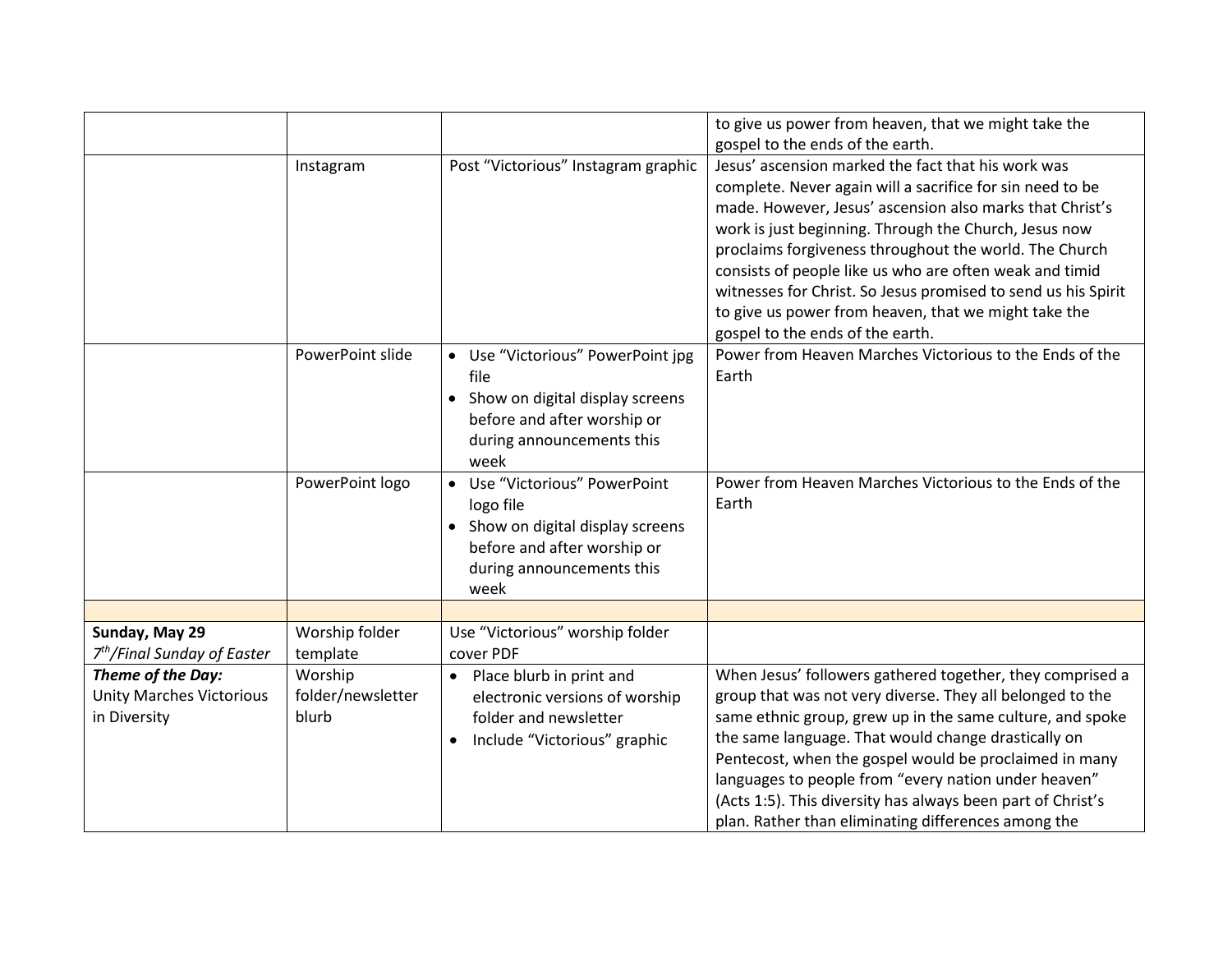|                  |                                     | Church's members, the Church's unity is built on truths that    |
|------------------|-------------------------------------|-----------------------------------------------------------------|
|                  |                                     | transcend those differences. The Church truly is a              |
|                  |                                     | communion of saints. In the world, differences usually lead     |
|                  |                                     | to division. Therefore, when the world sees the unity in        |
|                  |                                     | diversity that characterizes Christ's Church, it will recognize |
|                  |                                     | there is something otherworldly about Christians.               |
| Facebook         | Post "Victorious" Facebook graphic  | Jesus' followers comprised a group that was not very            |
|                  |                                     | diverse. That would change drastically on Pentecost, when       |
|                  |                                     | the gospel would be proclaimed in many languages to             |
|                  |                                     | people from "every nation under heaven" (Acts 1:5). This        |
|                  |                                     | diversity has always been part of Christ's plan. Rather than    |
|                  |                                     | eliminating differences among the Church's members, the         |
|                  |                                     | Church's unity is built on truths that transcend those          |
|                  |                                     | differences. In the world, differences usually lead to          |
|                  |                                     | division. Therefore, when the world sees the unity in           |
|                  |                                     | diversity that characterizes Christ's Church, it will recognize |
|                  |                                     | there is something otherworldly about Christians.               |
| Instagram        | Post "Victorious" Instagram graphic | Jesus' followers comprised a group that was not very            |
|                  |                                     | diverse. That would change drastically on Pentecost, when       |
|                  |                                     | the gospel would be proclaimed in many languages to             |
|                  |                                     | people from "every nation under heaven" (Acts 1:5). This        |
|                  |                                     | diversity has always been part of Christ's plan. Rather than    |
|                  |                                     | eliminating differences among the Church's members, the         |
|                  |                                     | Church's unity is built on truths that transcend those          |
|                  |                                     | differences. In the world, differences usually lead to          |
|                  |                                     | division. Therefore, when the world sees the unity in           |
|                  |                                     | diversity that characterizes Christ's Church, it will recognize |
|                  |                                     | there is something otherworldly about Christians.               |
| PowerPoint slide | • Use "Victorious" PowerPoint jpg   | Unity Marches Victorious in Diversity                           |
|                  | file                                |                                                                 |
|                  | • Show on digital display screens   |                                                                 |
|                  | before and after worship or         |                                                                 |
|                  | during announcements this           |                                                                 |
|                  | week                                |                                                                 |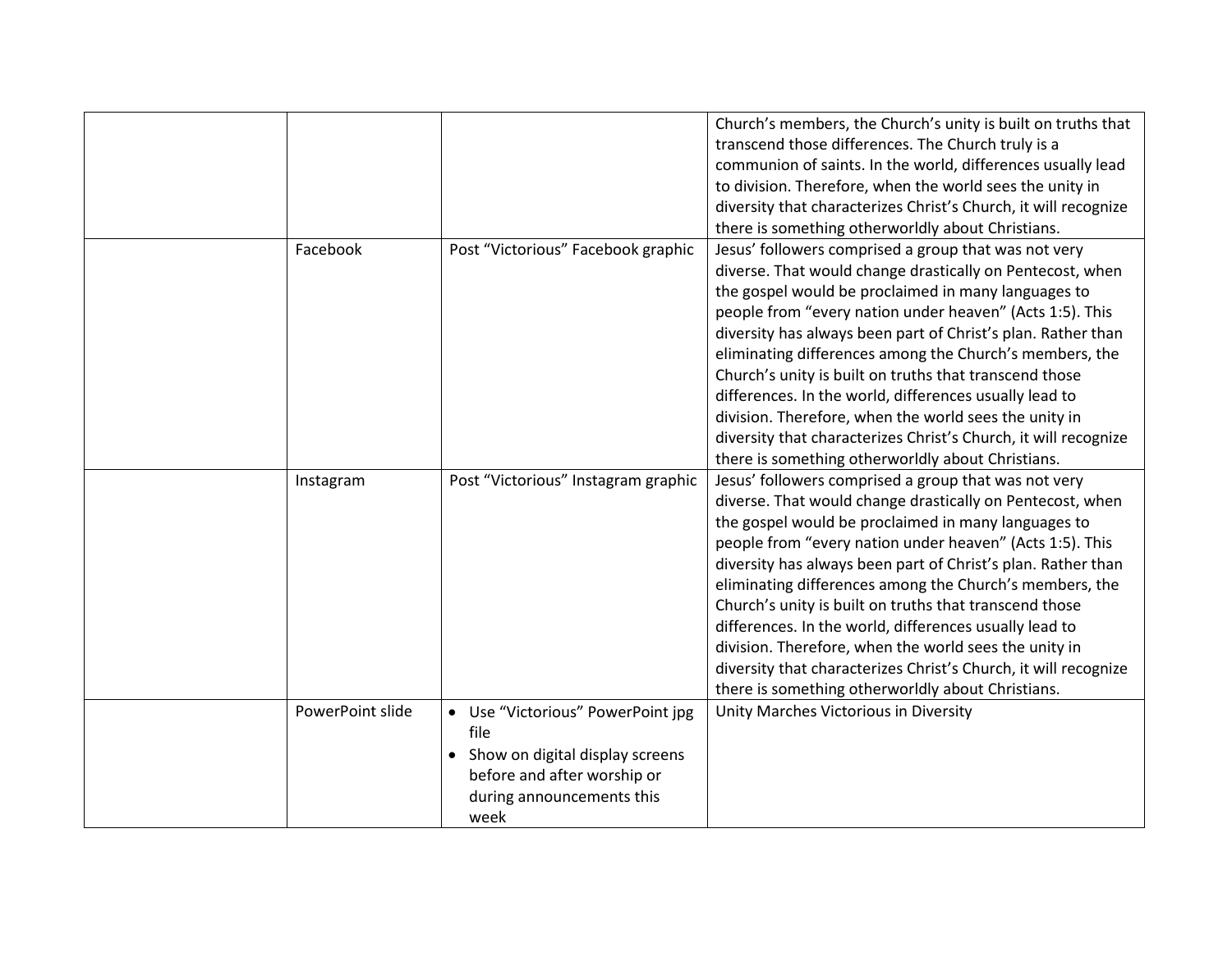|                        | PowerPoint logo   | • Use "Victorious" PowerPoint<br>logo file<br>• Show on digital display screens<br>before and after worship or<br>during announcements this<br>week | Unity Marches Victorious in Diversity                         |
|------------------------|-------------------|-----------------------------------------------------------------------------------------------------------------------------------------------------|---------------------------------------------------------------|
|                        |                   |                                                                                                                                                     |                                                               |
| Sunday, June 5         | Worship folder    | Use "Victorious" worship folder                                                                                                                     |                                                               |
| Day of Pentecost       | template          | cover PDF                                                                                                                                           |                                                               |
| Theme of the Day:      | Worship           | • Place blurb in print and                                                                                                                          | Jesus ascended into heaven. That does not mean the gospel     |
| The Spirit Marches     | folder/newsletter | electronic versions of worship                                                                                                                      | has ceased to march victorious around the world! Jesus        |
| Victorious Through the | blurb             | folder and newsletter                                                                                                                               | promised to send another advocate to represent God to the     |
| Word                   |                   | Include "Victorious" graphic                                                                                                                        | world: the Holy Spirit. The Spirit will be the constant       |
|                        |                   |                                                                                                                                                     | companion of believers in these Last Days, which raises an    |
|                        |                   |                                                                                                                                                     | important question. If God now reveals himself by his Spirit, |
|                        |                   |                                                                                                                                                     | where is the Holy Spirit found? God has not left the answer   |
|                        |                   |                                                                                                                                                     | to that question in doubt. When Jesus promised to send the    |
|                        |                   |                                                                                                                                                     | Spirit, he indicated that his work would be connected to      |
|                        |                   |                                                                                                                                                     | words, specifically God's Word. As a result, we need never    |
|                        |                   |                                                                                                                                                     | wonder where we can find the Spirit. He marches victorious    |
|                        |                   |                                                                                                                                                     | through the Word.                                             |
|                        | Facebook          | Post "Victorious" Facebook graphic                                                                                                                  | Jesus ascended into heaven. That does not mean the gospel     |
|                        |                   |                                                                                                                                                     | has ceased to march victorious around the world! Jesus        |
|                        |                   |                                                                                                                                                     | promised to send another advocate to represent God to the     |
|                        |                   |                                                                                                                                                     | world: the Holy Spirit. Where is the Holy Spirit found? When  |
|                        |                   |                                                                                                                                                     | Jesus promised to send the Spirit, he indicated that his work |
|                        |                   |                                                                                                                                                     | would be connected to words, specifically God's Word. As a    |
|                        |                   |                                                                                                                                                     | result, we need never wonder where we can find the Spirit.    |
|                        |                   |                                                                                                                                                     | He marches victorious through the Word.                       |
|                        | Instagram         | Post "Victorious" Instagram graphic                                                                                                                 | Jesus ascended into heaven. That does not mean the gospel     |
|                        |                   |                                                                                                                                                     | has ceased to march victorious around the world! Jesus        |
|                        |                   |                                                                                                                                                     | promised to send another advocate to represent God to the     |
|                        |                   |                                                                                                                                                     | world: the Holy Spirit. Where is the Holy Spirit found? When  |
|                        |                   |                                                                                                                                                     | Jesus promised to send the Spirit, he indicated that his work |